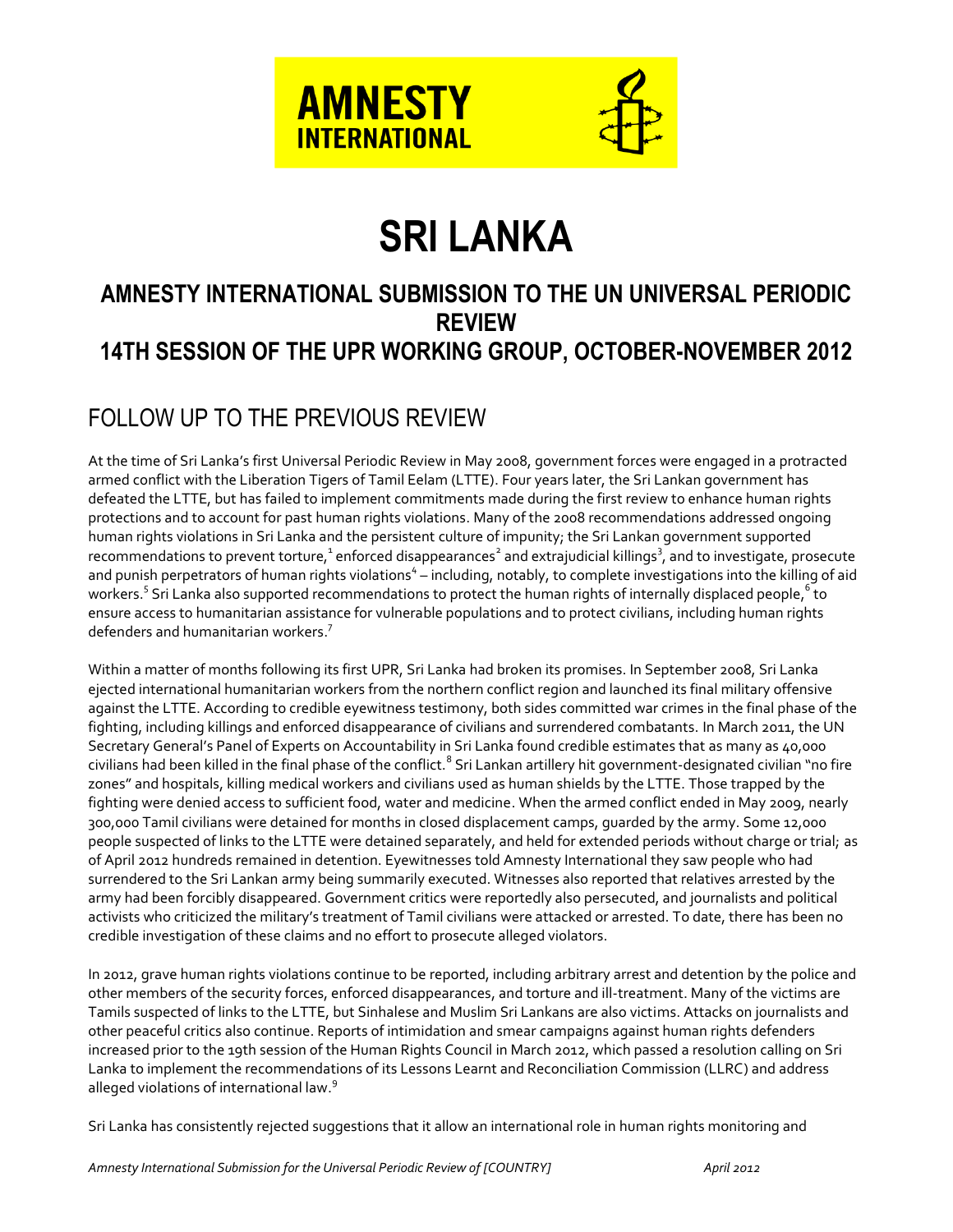accountability efforts, both in the context of its first UPR and subsequently as calls for an independent international investigation into alleged war crimes intensified,<sup>10</sup> and has refused to extend a standing invitation to UN Special Procedures.<sup>11</sup> Amnesty International views such measures as essential to ensuring lasting peace, accountability and reconciliation in Sri Lanka.

Most of the human rights concerns raised by Amnesty International in the context of the 2008 UPR remain unaddressed, and are therefore reiterated in this submission with recommendations for urgent action by the government.<sup>12</sup>

# THE NATIONAL HUMAN RIGHTS FRAMEWORK

# CONTINUED RELIANCE ON ANTI-TERRORISM LEGISLATION

Sri Lanka's armed conflict ended in 2009, but its legacy of unlawful detention practices continues. The authorities circumvent or ignore protections built into the ordinary criminal justice system, sometimes acting outside the law, but more often invoking security legislation that allows them to arrest suspects without evidence or warrants and to hold them without charge for extended periods. On 30 August 2011, the government finally lifted the state of emergency, which had been in place almost continuously since 1971. However, the repressive Prevention of Terrorism Act (PTA), which permits extended administrative detention, has been retained. The authorities also introduced new regulations under the PTA to continue detention of LTTE suspects without charge or trial. The PTA also reverses the burden of proof where torture and ill-treatment is alleged, and restricts freedom of expression and association. $^{\rm 13}$ 

# NATIONAL HUMAN RIGHTS ACTION PLAN

During the 2008 review, Sri Lanka made a voluntary commitment to strengthen national human rights mechanisms and procedures by initiating a National Plan of Action on human rights with targets to be achieved between 2009 and 2014.<sup>14</sup> Progress on this commitment has been extremely slow. The cabinet approved the proposed Action Plan in September 2011 and finally appointed a subcommittee to oversee its implementation in February 2012. The Action Plan contains important human rights commitments that would be valuable reforms if implemented.<sup>15</sup> However, there has been little progress on implementation beyond the appointment of the subcommittee. Sri Lanka's National Plan of Action on human rights must not become yet another vehicle to evade international scrutiny and delay necessary reform.

# NATIONAL INSTITUTIONS

At its first UPR, Sri Lanka made specific commitments to build the capacity and enhance the independence of its National Human Rights Commission (NHRC).<sup>16</sup> However, the NHRC is as weak or weaker than it was in 2008 and contributes little to human rights protection in Sri Lanka. Its downgraded B status – as designated by the International Coordinating Committee of National Institutions for the Promotion and Protection of Human Rights - remains a testament to its lack of independence and effectiveness.<sup>17</sup>

During its first review, Sri Lanka also committed to "take necessary measures to enable the reconstitution of the Constitutional Council" in order to facilitate the strengthening and effective functioning of national human rights mechanisms, including the NHRC.<sup>18</sup> In spite of this, in September 2010 Sri Lanka enacted a constitutional amendment (the 18<sup>th</sup> Amendment to the Constitution), which abolished the Constitutional Council altogether and replaced it with an advisory Parliamentary Council. The amendment empowered the President to make direct appointments to the NHRC and other key institutions, including the Judicial Services Commission, the Public Services Commission and the National Police Commission. This destroyed what vestiges of political independence were left in these Commissions, and in the important institutions for which they oversaw appointments, notably, the police and the judiciary. The 18<sup>th</sup> amendment also ended the Presidential term limit.

### LACK OF WITNESS PROTECTION

At its first review Sri Lanka accepted a recommendation to introduce a Witness and Victim Protection Bill in Parliament and to implement the legislation, including by establishing the necessary institutions.<sup>19</sup> The bill was introduced, but never voted on. Sri Lanka still has no witness protection legislation, and this has had a grave impact on accountability.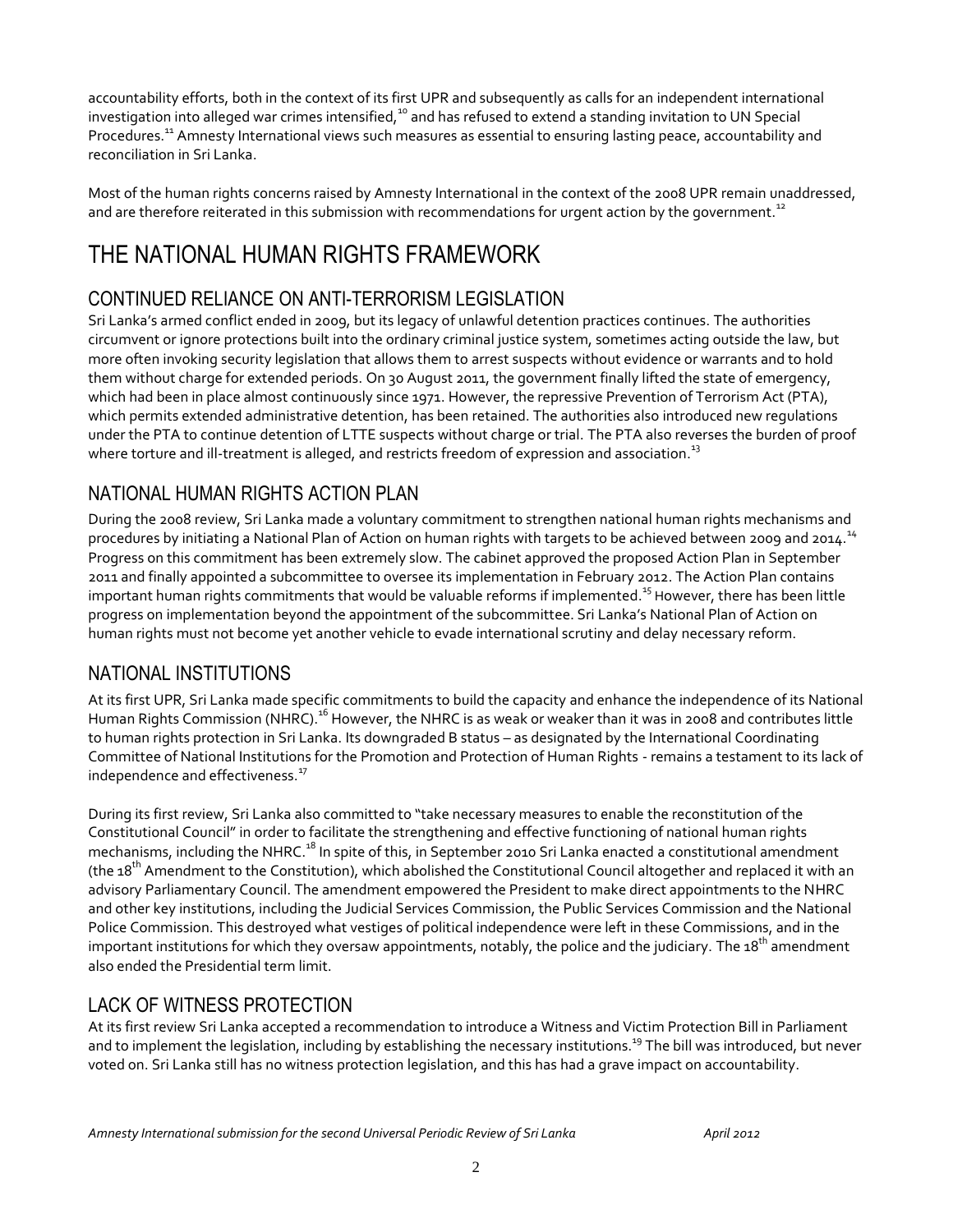# LESSONS LEARNT AND RECONCILIATION COMMISSION

President Rajapaksa established Sri Lanka's Lessons Learnt and Reconciliation Commission (LLRC) in May 2010 to investigate events between the February 2002 ceasefire with the LTTE and the end of the conflict in May 2009, and to make recommendations aimed at ethnic reconciliation. The government has promoted the LLRC as a viable domestic alternative to an international war crimes investigation, but as Amnesty International has documented, the LLRC was neither independent nor impartial in composition or performance.<sup>20</sup> The UN Secretary- General's Panel of Experts on Accountability in Sri Lanka, established in June 2010, also concluded that the LLRC was an inadequate accountability mechanism, pointing among other things to the LLRC's lack of witness protection, which put witnesses at risk and potentially discouraged some from testifying, or testifying fully. The LLRC's final report to President Rajapaksa in November 2011 did acknowledge serious human rights violations and made important recommendations, but it fell short where war crimes were alleged, including by uncritically accepting the government's responses. The LLRC acknowledged that civilians, including those in hospitals, suffered directly as a result of LTTE and government shelling, but was unable to establish the facts about the conduct of the armed conflict. The LLRC's rejection of allegations that the government had targeted civilians and deliberately downplayed the numbers of civilians caught up in the final phase of the conflict was not warranted by the evidence.

# THE HUMAN RIGHTS SITUATION ON THE GROUND

## ARBITRARY ARREST AND DETENTION

The authorities cast a wide net in the name of public security, and their failure to follow appropriate arrest and detention procedures, such as securing arrest warrants, identifying themselves, informing individuals of the reasons for arrest, permitting those they arrested access to lawyers and an opportunity to challenge their detentions in court, makes it almost impossible for detainees to legally protect themselves. Administrative detention has become a routine tool of law enforcement; used against those the government believes may be security threats, including suspected members of armed groups, but also against their family members and colleagues, outspoken critics and other perceived political opponents of the government, including journalists. For some people, the length of detention without trial has stretched into years, and most of those in administrative detention are eventually released for lack of evidence.

The police and armed forces and affiliated intelligence units all detain and interrogate prisoners. Armed Tamil groups affiliated with the government have also captured, detained and questioned prisoners at the behest of the authorities. All these entities are accused of holding detainees incommunicado and without charge. Some detainees have been warned not to communicate with human rights organizations or otherwise reveal information about their detention under the threat of re-arrest or death. Members of the security forces have used secret places of detention to interrogate and torture detainees, some of whom have reportedly been killed. Family members of wanted suspects have been arrested, threatened or forcibly disappeared to put pressure on the individuals to surrender. People released from months or years in detention without charge often remain under surveillance by intelligence forces and are frequently required to report weekly or monthly to the police. Former detainees have been harassed and rearrested, and physically attacked; murders and enforced disappearances of newly released detainees have also been reported.

### ENFORCED DISAPPEARANCES

Despite commitments made by Sri Lanka during its first UPR to prevent, investigate, prosecute and punish cases of enforced disappearances, Amnesty International continues to receive reports of enforced disappearances, including of activists protesting human rights violations by the authorities. $21$ 

### TORTURE AND ILL-TREATMENT

As documented in Amnesty International's October 2011 Briefing to the UN Committee against Torture,<sup>22</sup> Amnesty International continues to receive reports from survivors that torture and other cruel, inhuman and degrading treatment or punishment of detainees remain common and widespread in Sri Lanka despite laws that prohibit torture and illtreatment. Legal and procedural shortcomings contribute to this failure, as does the lack of political will on the part of the authorities to eradicate the use of torture and ill-treatment and to bring those responsible to justice in fair trials. During the previous review, Sri Lanka supported a recommendation to implement the recommendations of the Special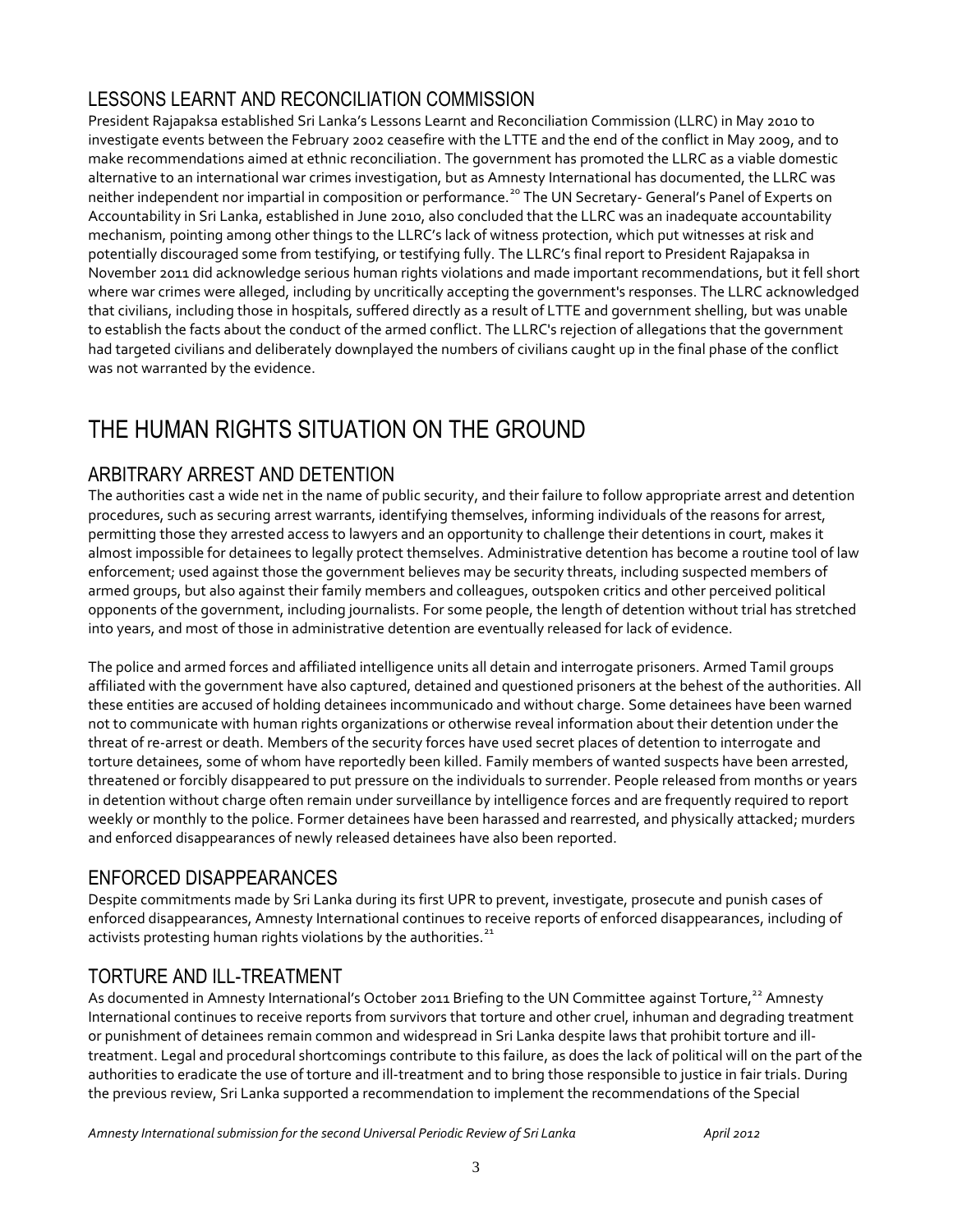Rapporteur on Torture after his mission to Sri Lanka.<sup>23</sup> These included legal and practical reforms aimed at preventing torture and ill-treatment, investigating and prosecuting such complaints and caring for victims.

## EXTRAJUDICIAL EXECUTIONS

Extrajudicial killings by alleged military operatives and suspicious deaths in police custody continue to be reported; with police often claiming that the victims were killed trying to escape. Impunity remains the rule in these cases.<sup>24</sup>

### IMPUNITY FOR HUMAN RIGHTS VIOLATIONS

The vast majority of human rights violations are never investigated, let alone heard in court. Those that make it to trial rarely conclude with a conviction; defendants are acquitted for want of evidence; witnesses refuse to testify; hearings are subject to repeated delays; even the prosecution has failed to appear in court in key human rights cases. This is not simply a problem of inadequate resources or institutional capacity (although these too are often obstacles); but due to a lack of political will by the authorities. In the 2008 review, Sri Lanka rejected recommendations to combat impunity and to ratify the Rome Statute of the ICC.<sup>25</sup> Amnesty International strongly believes it should do both. Impunity for human rights abuses is perhaps the greatest obstacle to communal reconciliation in Sri Lanka; admitting its failures to protect citizens against abuse, seeking the truth where violations are alleged, offering redress (including both compensation and justice) to the many thousands of victims and survivors, and confirming its commitment to international justice would go a long way to repairing the damage done by decades of ethnic conflict.

# RECOMMENDATIONS FOR ACTION BY THE STATE UNDER REVIEW

### **Amnesty International calls on the government of Sri Lanka to:**

### *Anti-Terrorism Legislation*

- Repeal the Prevention of Terrorism Act and abolish the system of administrative detention;
- Ensure that security measures adopted in the context of armed violence comply with international human rights law, in line with commitments made during the previous review, but not yet implemented;
- Release all individuals arrested under emergency or anti-terrorism laws, unless they are charged with recognizable criminal offences and remanded by an independent, regularly constituted court. Any trials must be held promptly and in regularly constituted courts with all internationally recognized safeguards provided.

### *National Human Rights Action Plan*

 Promptly implement the concrete human rights commitments contained in the National Human Rights Action Plan, particularly those that will protect against ongoing gross violations of human rights and ensure an end to impunity.

### *National Institutions*

 Strengthen and ensure the independence of human rights institutions such as the National Human Rights Commission, in line with commitments made during the previous review but not yet implemented.

### *Witness Protection*

• Initiate and implement effective witness and victim protection, in line with commitments made during the previous review but not yet implemented.

### *Lessons Learnt and Reconciliation Commission (LLRC)*

 Initiate prompt and effective investigation of witness testimony and written submissions to the Lessons Learnt and Reconciliation Commission (LLRC) that allege violations of human rights or humanitarian law. Effective witness protection must be provided to all witnesses as the cases proceed. No amnesties should be considered or granted for perpetrators of violations of human rights or humanitarian law identified by the LLRC investigations, regardless of their status or role in the government.

### *Arbitrary Arrest and Detention*

*Amnesty International submission for the second Universal Periodic Review of Sri Lanka April 2012*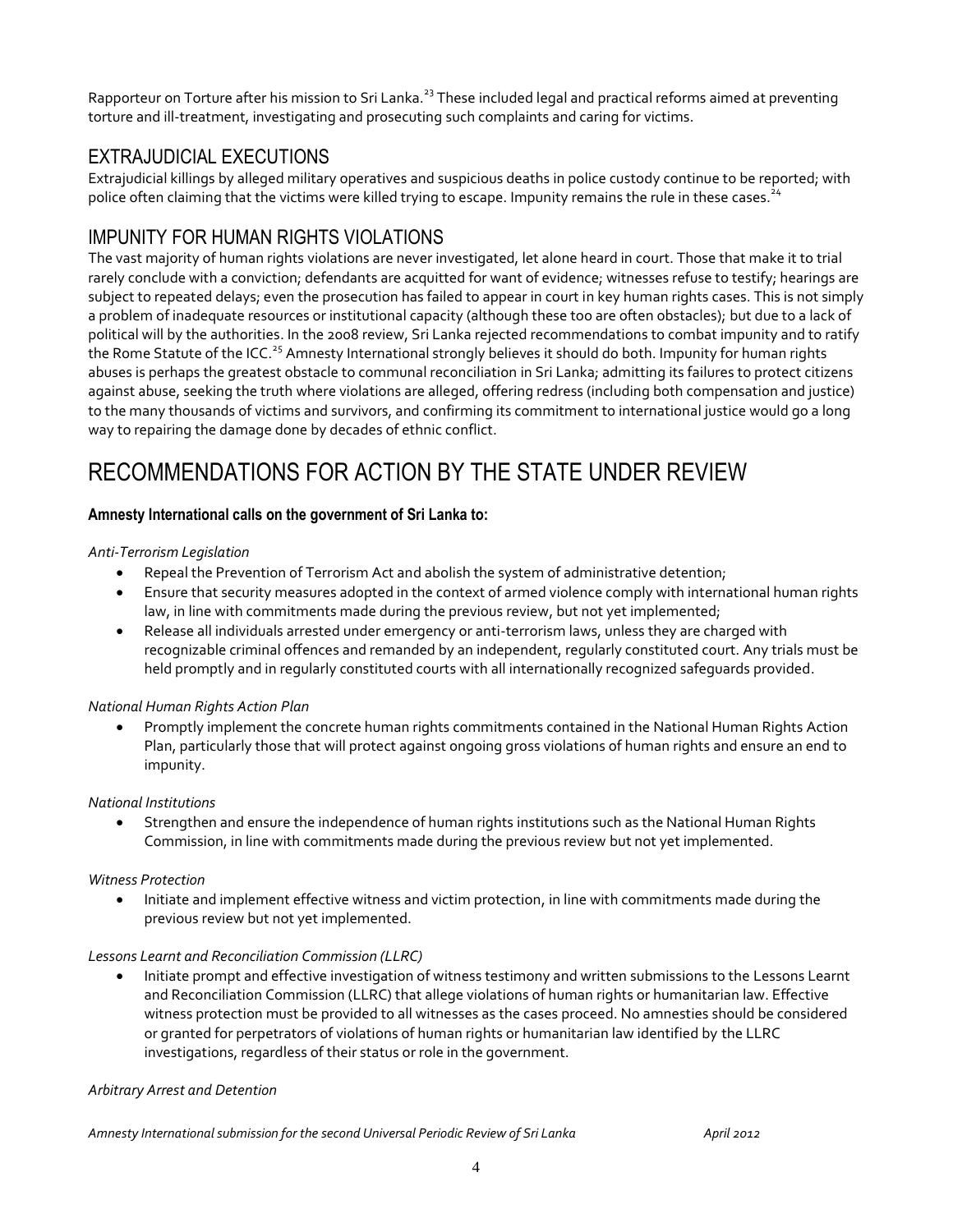- Release all detainees, including all persons held in "rehabilitation camps" unless they are charged with internationally recognizable crimes and tried in full conformity with international standards for fair trial and without recourse to the death penalty. Implement all court rulings (such as Supreme Court decisions in fundamental rights cases and writs of habeas corpus) ordering release of detainees without delay;
- Immediately end all use of incommunicado detention;
- Immediately close all unofficial and secret places of detention and enact legislation to make it illegal to detain anyone in any place other than an officially recognized detention facility, acknowledged and accessible to families, lawyers and courts, as well as the independent monitors.

### *Enforced Disappearances*

- Adopt measures to investigate, prosecute and punish those responsible for serious human rights crimes such as enforced disappearances, in accordance with international norms and in a transparent manner, in line with commitments made during the previous review but not yet implemented;
- Facilitate without delay the visit requested by the Working Group on Enforced and Involuntary Disappearances.

### *Torture and ill-treatment*

 Implement the recommendations of the Special Rapporteur on torture, including to strengthening legal safeguards for eliminating all forms of ill treatment or torture in prisons and detention centres, in line with commitments made during the previous review but not yet implemented.

### *Death Penalty*

Abolish the death penalty and commute all death sentences to terms of imprisonment.

### *Extrajudicial Executions*

 Investigate and prosecute all allegations of extrajudicial, summary or arbitrary killings and bring the perpetrators to justice in accordance with international standards, in line with commitments made during the previous review but not yet implemented.

#### *Impunity*

 $\overline{a}$ 

 Take all necessary measures to prosecute and punish perpetrators of violations of international human rights law and humanitarian law, in line with commitments made during the previous review but not yet implemented.

#### *Ratification and implementation of international human rights treaties*

- Ratify the International Convention for the Protection of All Persons from Enforced Disappearance;
- Ratify the Optional Protocol to the Convention against Torture and Other Cruel, Inhuman or Degrading Treatment or Punishment;
- Ratify the Rome Statute of the International Criminal Court;
- Establish procedures in law to consider modalities for implementing the views of the UN Human Rights Committee.

<sup>1</sup> UN Document A/HRC/8/46, *Report of the Working Group on the Universal Periodic Review of Sri Lanka*, recommendations 82.16 (Denmark) and 82.19 (Iran).

 $^2$  A/HRC/8/46, recommendations 82.18 (Japan) and 82.27 (Sweden).

<sup>&</sup>lt;sup>3</sup> A/HRC/8/46, recommendation 82.26 (Canada).

<sup>4</sup> A/HRC/8/46, recommendations 82.17 (Poland); 82.18 (Japan), 82.21 (Sweden), 82.26 (Canada), 82.27 (Sweden), and 82.29 (Greece).

<sup>&</sup>lt;sup>5</sup> A/HRC/8/46, recommendations 82.15 (United States) and 82.26 (Canada). Sri Lanka accepted a recommendation by the USA to "[e]nsure the adequate completion of investigations into the killings of aid workers, including by encouraging the Presidential Commission of Inquiry to use its legal investigative powers to their full extent.'" It also accepted Canada's recommendation that it "[i]nvestigate and prosecute all allegations of extrajudicial, summary or arbitrary killings and bring the perpetrators to justice in accordance with international standards." Canada's full recommendation added "in order to combat impunity for human rights violations," which Sri Lanka rejected, and specifically referred to the public hearings of the Commission of Inquiry which implicated members of the Government and security forces in the August 2006 murder of workers of Action Contre le Faim and the January 2006 killing of five boys in Trincomalee, to which Sri Lanka made no comment. (See, A/HRC/8/46 page 6, para. 21.) The ACF case has not been prosecuted despite significant evidence linking Sri Lankan security forces to the killings. The Sri Lankan government has never made public the results of its investigation into the ACF case – one of 16 cases deemed "serious violations of human rights" that were the subject of a Presidential Commission of Inquiry established in November 2006. For more information see, *Sri Lanka: Twenty years of make-believe. Sri Lanka's Commissions of Inquiry,*  Amnesty International, 11 June 2009, ASA 37/005/2009[, http://www.amnesty.org/en/library/info/ASA37/005/2009/en](http://www.amnesty.org/en/library/info/ASA37/005/2009/en)